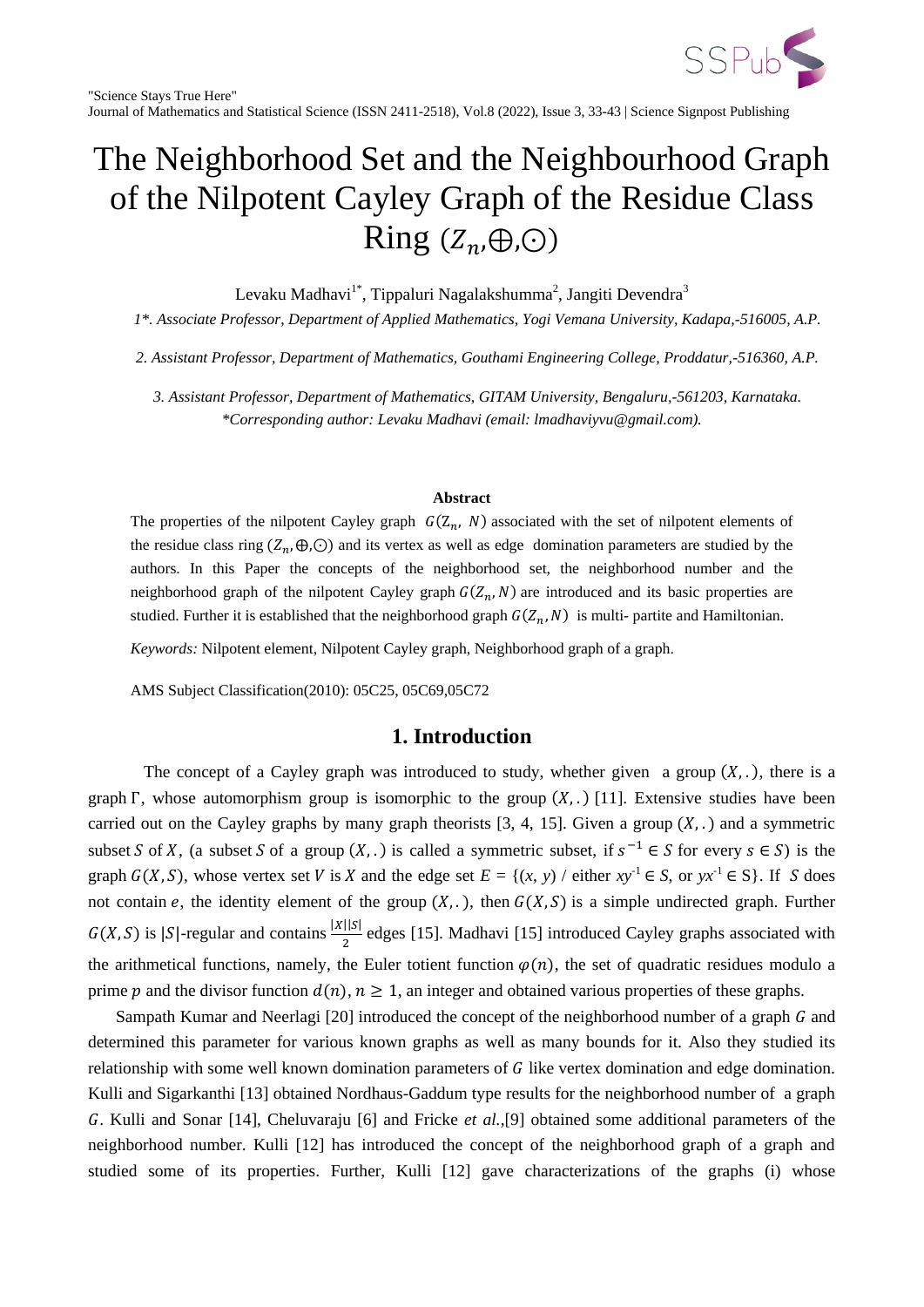neighborhood graphs are connected, (ii) whose neighborhood graphs are  $r$ -regular and (iii) whose neighborhood graphs are eulerian. In this paper, the authors introduce a variant form of neighborhood graph of a graph and characterize the neighborhood graph of the nilpotent Cayley graph  $G(Z_n, N)$  associated with the set of nilpotent elements in the residue class ring  $(Z_n, \oplus, \odot)$ ,  $n \ge 1$ .

 In recent times Chen [7], Nikmehr and Khojasteh [19] and Dhiren Kumar Basnet *et al.,* [8] have studied the nilpotent graphs associated with a finite commutative ring R and the  $n \times n$  matrix ring  $M_n(R)$ . In [16, 17] the authors have studied a new class of arithmetic Cayley graphs, namely, the nilpotent Cayley graphs associated with the set of nilpotent elements in the residue class ring  $(Z_n, \oplus, \odot)$ ,  $n \ge 1$ , an integer and its vertex domination. An element  $\bar{a} \neq \bar{0}$ , in the ring  $(Z_n, \oplus, \odot)$  is called a nilpotent element, if there exists a positive integer l such that  $(\bar{a})^l = \bar{0}$ . It is an easy verification that the set N of all nilpotent elements in the ring  $(Z_n, \oplus, \odot)$  is a symmetric subset of the group  $(Z_n, \oplus)$ . The Cayley graph  $G(Z_n, N)$  associated with the group  $(Z_n, \oplus)$  and its symmetric subset N, is the graph whose vertex set V is  $Z_n$  and the edge set  $E = \{(x, y) / x, y \in Z_n \text{ and either } x - y \in N, \text{ or, } y - x \in N\}$  and it is called the **nilpotent Cayley graph of** the ring  $(\mathbb{Z}_n, \oplus, \odot)$ .

In [16], it is proved that, if  $n = \prod_{i=1}^r p_i^{\alpha_i}$ , where  $p_1 < p_2 < \cdots < p_r$ , are primes,  $\alpha_i \ge 1$  and  $1 \leq i \leq r$ , are integers and  $m = p_1 p_2 p_3 ... p_r$ , then

- i. the graph  $G(Z_n, N)$  is  $(\prod_{i=1}^r p_i^{\alpha_i-1} 1)$  regular and contains  $\frac{n}{2}(\prod_{i=1}^r p_i^{\alpha_i-1} 1)$  edges,
- ii. the graph  $G(Z_m, N)$  contains only vertices and
- iii. the graph  $G(Z_n, N)$  is a union of m disjoint connected components of  $G(Z_n, N)$ , each of which is a complete subgraph of  $G(Z_n, N)$ .

The graphs of  $G(Z_6, N)$ ,  $G(Z_8, N)$ ,  $G(Z_{12}, N)$  and  $G(Z_{18}, N)$  are given below:



**Figure 1.1**

The terminology and notations that are used in this paper can be found in [5] for graph theory, [10] for algebra and [2] for number theory.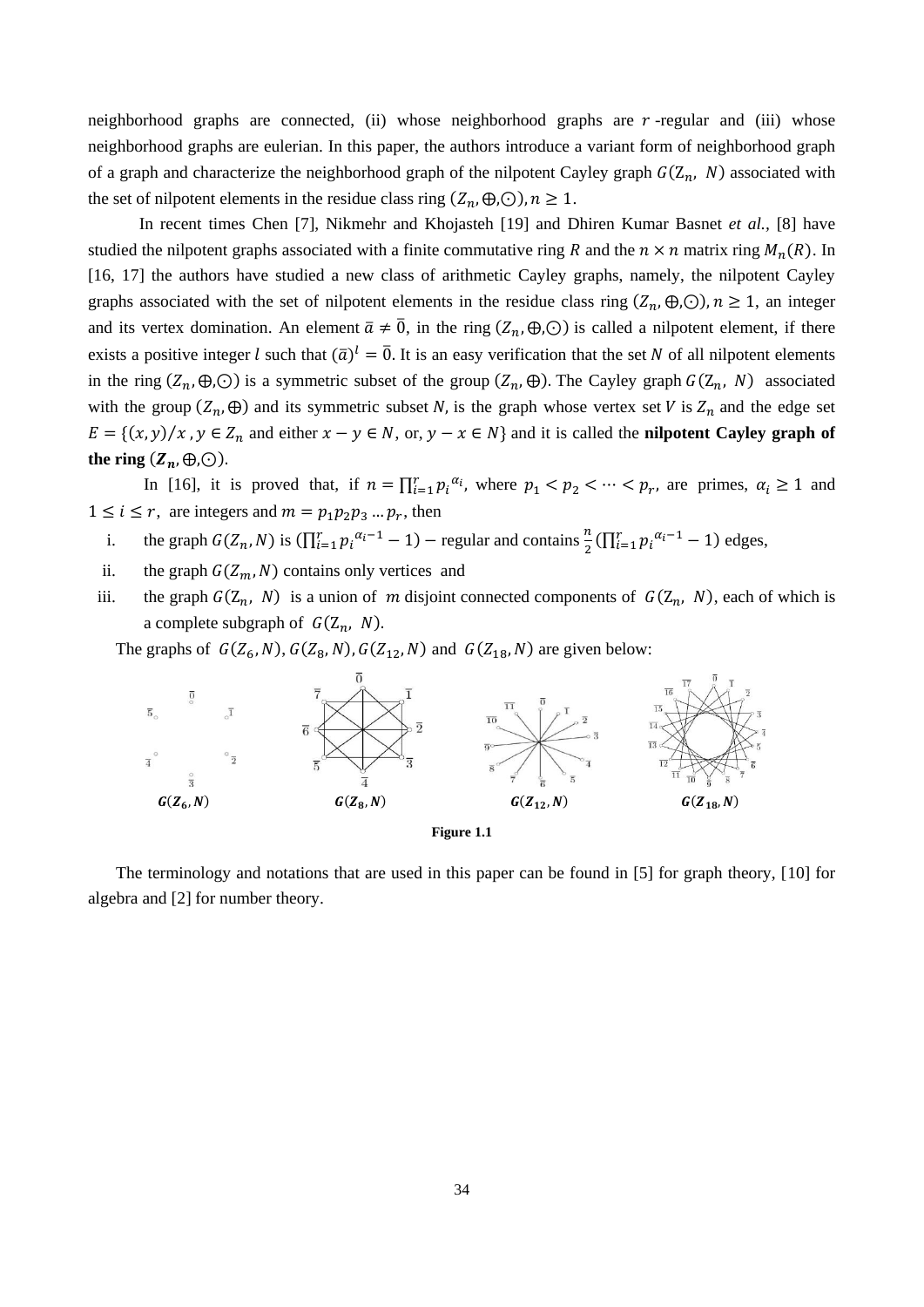# **2. The Neighborhood Set and the Neighborhood Number of the Nilpotent Cayley Graph**  $G(Z_n, N)$

Let G be a graph with the vertex set V and the edge set E. For any subset S of V, the **induced** subgraph  $\langle S \rangle$  is the graph, whose vertex set is S and the edge set consists of all those edges in E that have both endpoints in S. For any vertex  $v \in V$  the **neighborhood**  $N(v)$  of v is the set  $N(v) = \{u \in V : (u, v) \in V\}$ E<sub>l</sub>, and the **closed neighborhood**  $N[v]$  of v is the set  $N[v] = N(v) \cup \{v\}$ . A subset S of the vertex set V of G is called a **neighborhood set** of G, if  $G = \bigcup_{v \in S} \langle N[v] \rangle$ , where  $\langle N[v] \rangle$  is the subgraph of G induced by  $N[v]$ . A **minimum neighborhood set** of a graph  $G$ , is the neighborhood set of G with minimum cardinality. The cardinality of a minimum neighborhood set of the graph  $G$  is called the **neighborhood number** of G and it is denoted by  $n_0(G)$ .

**Example 2.1:** Consider the graph  $G$ , whose vertex set V and edge set E, are respectively given by  $V = \{a, b, c, d, e, f, g\}$  and  $E = \{(a, b)(b, c)(b, g)(c, d)(d, e)(d, f)(e, f)(f, g)\}.$ 





The closed neighborhoods of the vertices are  $N[a] = \{a, b\}$ ,  $N[b] = \{a, b, c, g\}$ ,  $N[c] = \{b, c, d\}$ ,  $N [d] = \{c, e, d, f\}$ ,  $N [e] = \{d, e, f\}$ ,  $N [f] = \{d, e, f, g\}$ ,  $N [g] = \{b, f, g\}$ . The induced subgraphs of these closed neighborhoods of the vertices are given in the Table 2.1.

| Induced subgraph       | Vertex set     | Edge set                    |
|------------------------|----------------|-----------------------------|
|                        |                |                             |
| $\langle N(a) \rangle$ | $\{a, b\},\$   | $\{(a, b)\}\$               |
|                        |                |                             |
| $\langle N(b) \rangle$ | ${a,b,c,g}$    | $\{(a,b)(b,c)(b,g)\}\$      |
|                        |                |                             |
| $\langle N(c) \rangle$ | ${b, c, d}$    | $\{(b,c)(c,d)\}\$           |
| $\langle N(d) \rangle$ | $\{c,e,d,f\}$  | $\{(c,d)(e,d)(e,f)(d,f)\}\$ |
|                        |                |                             |
| $\langle N(e) \rangle$ | $\{d,e,f\}$    | $\{(d,e)(d,f)(e,f)\}$       |
| $\langle N(f) \rangle$ | ${d, e, f, g}$ | $\{(d,e)(d,f)(e,f)(f,g)\}$  |
|                        |                |                             |
| $\langle N(g) \rangle$ | ${b, f, g}$    | $\{(b,g)(f,g)\}\$           |
|                        |                |                             |

#### **Table 2.1**

One can observe that  $G = \langle N(b) \rangle \cup \langle N(c) \rangle \cup \langle N(f) \rangle$ . So the vertex set  $\{b, c, f\}$  is a neighborhood set of G. Similarly one can see that the vertex set  $\{a, d, g\}$  is another neighborhood set of G. Each of the above neighborhood sets of G contains three vertices. It can also be seen that no other subset of the vertex set containing less than three vertices of  $G$ , is not a neighborhood set of  $G$ . So each one of the vertex sets,  $\{b,c,f\}$  and  $\{a,d,g\}$  is a minimum neighborhood set of G and the neighborhood number  $n_0(G)$  is 3.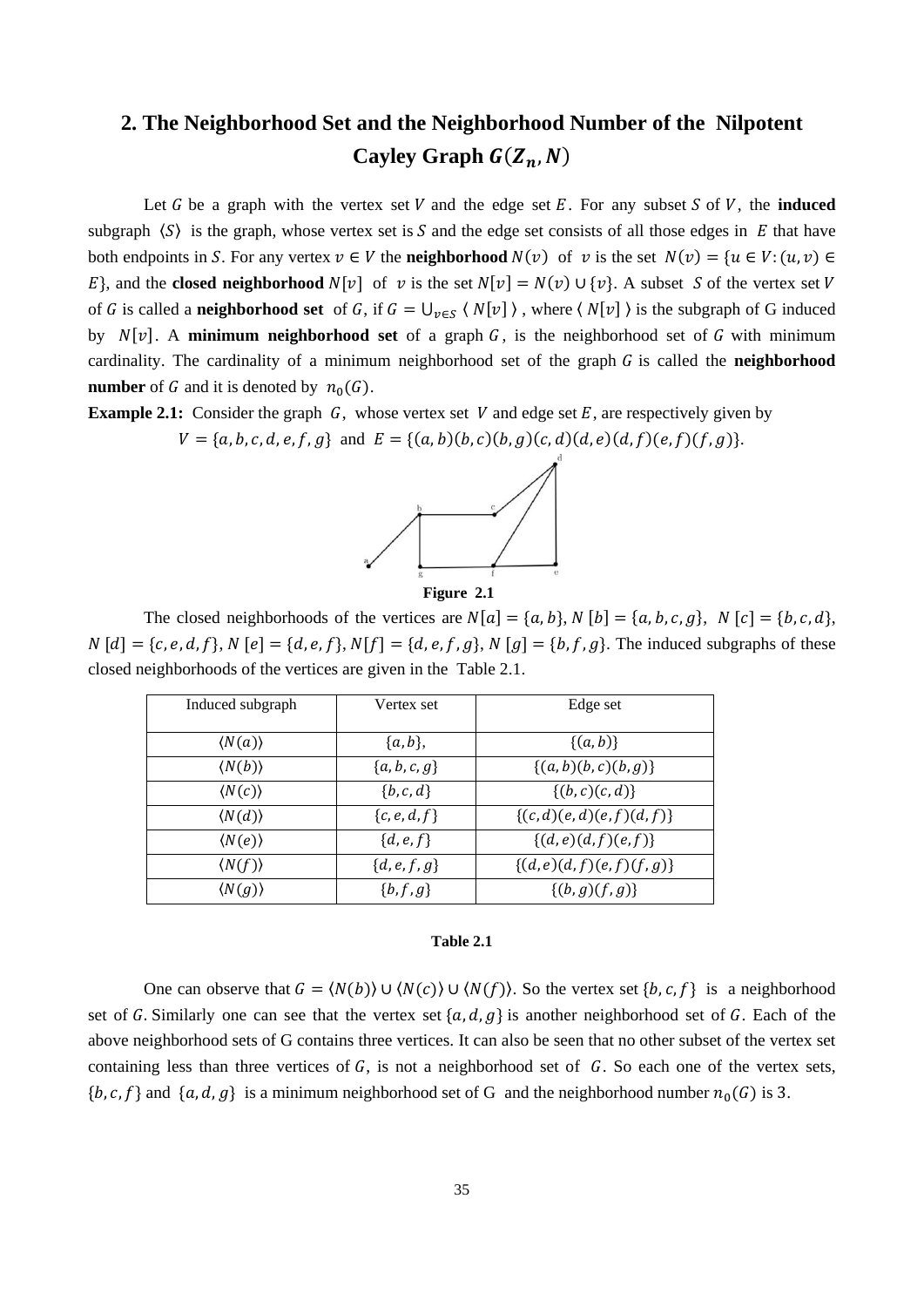Let  $n = \prod_{i=1}^r p_i^{\alpha_i}$ , where  $p_1 < p_2 < \cdots < p_r$ , are primes,  $\alpha_i \geq 1, 1 \leq i \leq r$  are integers, such that  $\alpha_i > 1$ , for at least one *i*, and let  $m = p_1 p_2 ... p_r$ . Consider the subsets  $C_0, C_1, C_2, ..., C_{m-1}$  of the vertex set of  $G(Z_n, N)$ , where

$$
C_k = \left\{ \overline{k}, \overline{m+k}, \overline{2m+k}, \dots, \overline{im+k}, \dots, \overline{\left(\frac{n}{m}-1\right)m+k} \right\}, 1 \le k \le m-1.
$$

**Lemma 2.2:** For  $0 \le k \le m-1$ ,  $C_k = N[\overline{k}]$ , the closed neighborhood of  $\overline{k}$  and the subgraph  $\langle N[\overline{k}] \rangle$ induced by the closed neighborhood  $N[\bar{k}]$  is the complete component  $\langle C_k \rangle$  of the graph  $G(Z_n, N)$ .

**Proof:** For any  $\overline{im+k} \in C_k$ ,  $1 \leq i \leq \frac{n}{n}$  $\frac{n}{m} - 1$ ,  $1 \le k \le m - 1$  we have  $\overline{im + k} - \overline{k} = \overline{im}$ . Since  $\overline{m}$  is a nilpotent element of the ring  $(Z_n, \oplus, \odot)$  and  $i \leq \frac{n}{n}$  $\frac{n}{m}-1<\frac{n}{m}$  $\frac{n}{m}$ , it follows that  $\overline{im}$  is also a nilpotent element of the ring  $(Z_n, \oplus, \odot)$ , so that each  $\overline{im+k}$  is adjacent to  $\overline{k}$ . That is,  $C_k = N[\overline{k}]$ , the closed neighborhood of  $\bar{k}$ . Hence  $\langle N|\bar{k}| \rangle = \langle C_k \rangle$ . By the Lemma 2.3.5 [16, p42], the subgraph  $\langle C_k \rangle$  induced by  $C_k$  is a complete subgraph of the graph  $G(Z_n, N)$ , so that  $\langle N[\overline{k}] \rangle$  is a complete subgraph of the graph  $G(Z_n, N)$ .

**Theorem 2.3:** The subset  $S = \{\overline{0}, \overline{1}, \dots, \overline{m-1}\}$  of the vertex set of the nilpotent Cayley graph  $G(Z_n, N)$  is a minimum neighborhood set of the graph  $G(Z_n, N)$ .

**Proof:** By the Theorem 2.3.7 [16, p43], the nilpotent Cayley graph  $G(Z_n, N)$  is a disjoint union of the complete subgraphs  $\langle C_0 \rangle$ ,  $\langle C_1 \rangle$ ,  $\langle C_2 \rangle$ , ...,  $\langle C_{m-1} \rangle$ , where

$$
C_k = \left\{ \overline{k}, \overline{m+k}, \overline{2m+k}, \dots, \overline{rm+k}, \dots, \overline{\left(\frac{n}{m}-1\right)m+k} \right\}, \text{ for } 0 \le k \le m-1.
$$

But, by the Lemma 2.2,  $\langle N|\overline{k}| \rangle = \langle C_k \rangle$ , for  $0 \le k \le m - 1$ . So,

 $G(Z_n, N) = \bigcup_{0}^{m-1} \langle C_k \rangle = \bigcup_{v \in S} \langle N[v] \rangle.$ 

This shows that the subset  $S = \{0, 1, ..., m-1\}$  of the vertex set of the nilpotent Cayley graph  $G(Z_n, N)$  is a neighborhood set of the graph  $G(Z_n, N)$ .

Let T be the set got by deleting a vertex  $\bar{\iota}$  from the set S, that is,  $T = S - {\bar{\iota}}$ , for some  $i, 1 \le i \le$  $m-1$ . Then the subgraph  $\bigcup_{v \in T} \langle N[v] \rangle$  does not contain the induced subgraph  $\langle N[\bar{v}] \rangle$ , of the graph  $G(Z_n, N)$ , since  $\overline{\iota} \notin T$ . So,  $G(Z_n, N) \neq \bigcup_{v \in T} \langle N[v] \rangle$ . This shows that T is not a neighborhood set of the graph  $G(Z_n, N)$ , so that *S* is a minimum neighborhood set of *G* 

The following corollary is immediate from the Theorem 2.3.

**Corollary 2.4:** The neighborhood number  $n_0(G(Z_n, N))$  of the graph  $G(Z_n, N)$  is m.

**Remark 2.5:** One can easily see that for  $0 \le 1 \le m - 1$ , each of the following subsets

$$
S_i = \{ \overline{i}, \overline{i+1}, \overline{i+2}, \dots, \overline{i+(m-1)} \}
$$

of the vertex set of the graph  $G(Z_n, N)$  is also a neighborhood set of the graph  $G(Z_n, N)$ . It is clear that  $S_0 = S$ .

**Example 2.6:** Consider the graph  $G(Z_{18}, N)$ . By the Theorem 2.3, the subset  $S = \{\overline{0}, \overline{1}, \overline{2}, \overline{3}, \overline{4}, \overline{5}\}$  of the vertex set of the graph  $G(Z_{18}, N)$  is a minimum neighborhood set of the graph  $G(Z_{18}, N)$  and its neighborhood number  $n_0(G(Z_{18}, N))$  is 6. The vertices in this minimum neighborhood set of the graph  $G(Z_{18}, N)$  are denoted by boldface dots, in the graph  $G(Z_{18}, N)$  is given below.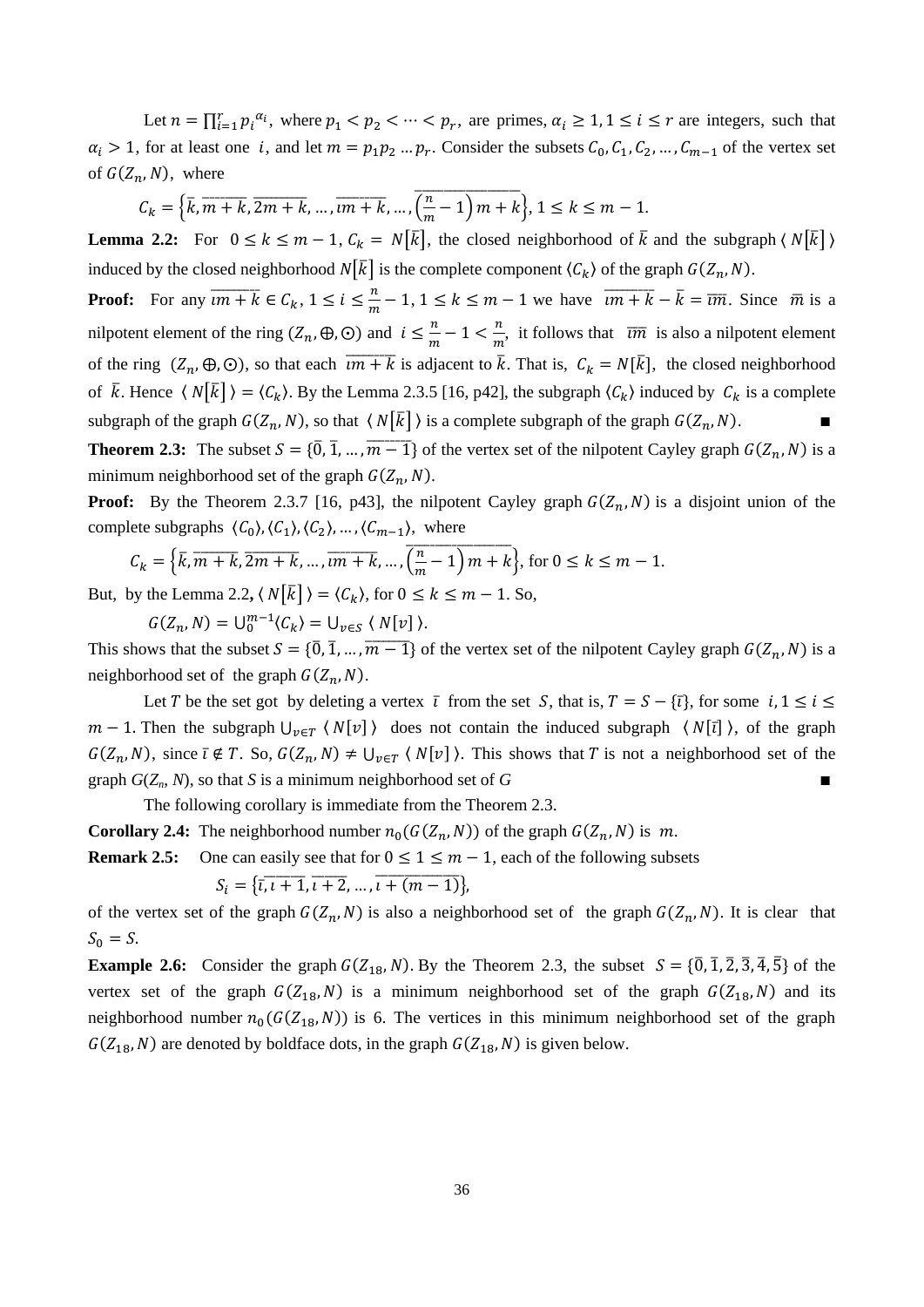

As mentioned in the Remark 2.5, each of the following subsets of vertices of  $G(Z_n, N)$  is also a minimum neighborhood set of the graph  $G(Z_n, N)$ .

 $S_0 = \{\overline{0}, \overline{1}, \overline{2}, \overline{3}, \overline{4}, \overline{5}\},$   $S_1 = \{\overline{1}, \overline{2}, \overline{3}, \overline{4}, \overline{5}, \overline{6}\},$   $S_2 = \{\overline{2}, \overline{3}, \overline{4}, \overline{5}, \overline{6}, \overline{7}\},$  $S_3 = \{3, 4, 5, 6, 7, 8\},$   $S_4 = \{4, 5, 6, 7, 8, 9\},$   $S_5 = \{5, 6, 7, 8, 9, 10\}$ 

### **3. The Neighborhood Graph of the Nilpotent Cayley Graph**

Let G be a graph with the vertex set V and the edge set E. The graph  $N[G]$ , whose vertex set  $V_N = V$ and the edge set  $E_N$  is given by  $E_N = \{(u, v): u, v \in V_N \text{ and } N[u] \cap N[v] = \emptyset\}$ , is called the **neighborhood graph** of G.

**Example 3.1:** Consider the graph G given in the Example 2.1, the neighborhood graph  $N[G]$  has the vertex set  $V_n = \{a, b, c, d, e, f, g\}$  and edge set  $E_n = \{(a, d)(a, e)(a, f)(b, e)\}$ . The graph G and its neighborhood graph  $N[G]$  are given below.



 **The Neighborhood graph**



**Theorem 3.2:** If  $n = p_1 p_2 p_3 ... p_r$  where  $p_1 < p_2 < ... < p_r$  are primes, then the neighborhood graph  $N[G(Z_n, N)]$  of the nilpotent Cayley graph  $G(Z_n, N)$  is a complete graph isomorphic to  $K_n$ , that is,  $N[G(Z_n,N)] \cong K_n$ .

**Proof:** If  $n = p_1p_2p_3...p_r$  where  $p_1 < p_2 < ... < p_r$  are primes, then by the Lemma 2.2.11 of [16], the nilpotent Cayley graph  $G(Z_n, N)$  contains only vertices  $\overline{0}, \overline{1}, \dots, \overline{n-1}$  and no edges. So the neighborhoods of  $\overline{0}$ ,  $\overline{1}$ , ...,  $\overline{n-1}$  are respectively given by  $N(\overline{0}) = \phi$ ,  $N(\overline{1}) = \phi$ ,  $N(\overline{2}) = \phi$ , ...  $N(\overline{n-1}) = \phi$ , so that the closed neighborhoods of  $\overline{0}$ ,  $\overline{1}$ , ...,  $\overline{n-1}$ , are given by

$$
N[\overline{0}] = {\overline{0}}, \quad N[\overline{1}] = {\overline{1}}, \quad N[\overline{2}] = {\overline{2}}, \quad \dots, \quad N[\overline{n-1}] = {\overline{n-1}}.
$$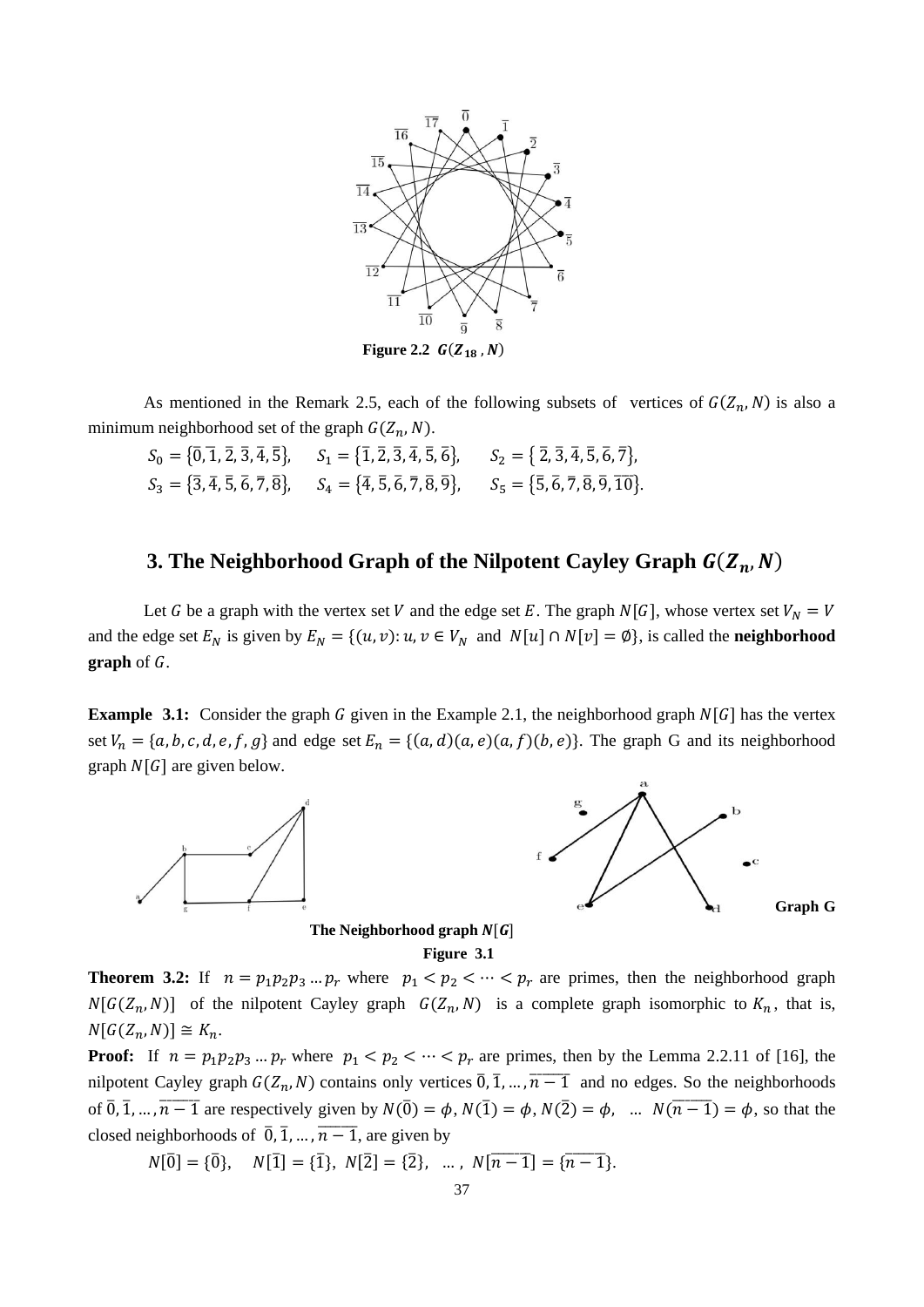Since  $N[\bar{i}] \cap N[\bar{i}+1] = {\bar{i}} \cap {\bar{i}}+1$  =  $\phi$ , for  $0 \le i, j \le n-1$ ,  $i \ne j$ , it follows that there is an edge between every pair of distinct the vertices  $\bar{\iota}$  and  $\bar{\iota} + 1$ , of the neighborhood graph  $N[G(Z_n, N)]$ . Hence the neighborhood graph  $N[G(Z_n, N)]$  is a complete graph of *n* vertices, so that

$$
N[G(Z_n, N)] \cong K_n.
$$

**Example 3.3**: For the graph,  $G(Z_{10}, N)$  whose vertex set  $V = \{\overline{0}, \overline{1}, \overline{2}, \overline{3}, \overline{4}, \overline{5}, \overline{6}, \overline{7}, \overline{8}, \overline{9}\}\$  and the edge set E is empty. The closed neighborhoods of the vertices of the graph  $G(Z_{10}, N)$  are  $N[\overline{0}] = {\overline{0}}/N[\overline{1}] = {\overline{1}}/N[\overline{2}] =$  $\{2\}, N[\overline{3}] = \{\overline{3}\}, N[\overline{4}] = \{\overline{4}\}, N[\overline{5}] = \{\overline{5}\}, N[\overline{6}] = \{\overline{6}\}, N[\overline{7}] = \{\overline{7}\}, N[\overline{8}] = \{\overline{8}\} \text{ and } N[\overline{9}] = \{\overline{9}\}.$  Since  $N[\bar{i}] \cap N[\bar{i}+1] = \phi$ , for  $0 \le i, j \le 9, i \ne j$ , it follows that there is an edge between the vertices  $\bar{i}$  and  $\bar{i}+1$ , for  $0 \le i \le 9$ . Hence the neighborhood graph  $N[G(Z_n, N)]$  is a complete graph of 10 vertices, that is  $N[G(Z_{10}, N)] \cong K_{10}.$ 

The graph  $G(Z_{10}, N)$  and the neighborhood graph  $N[G(Z_{10}, N)]$  are given below:





**Theorem 3.4:** If  $n = \prod_{i=1}^r p_i^{\alpha_i}$ , where  $p_1 < p_2 < \cdots < p_r$ , are primes,  $\alpha_i \geq 1, 1 \leq i \leq r$  are integers, such that  $\alpha_i > 1$  for at least one i and if  $m = p_1 p_2 ... p_r$ , then the neighborhood graph  $N[G(Z_n, N)]$  of the nilpotent Cayley graph  $G(Z_n, N)$  is a **complete m -partite graph** and

 $N[G] \cong K_{\frac{n}{m'm'}}$  $\frac{n}{m'}\cdots\frac{n}{m}$  $\frac{n}{m}$ (

**Proof:** Let  $n = \prod_{i=1}^r p_i^{\alpha_i}$ , where  $p_1 < p_2 < \cdots < p_r$ , are primes,  $\alpha_i \geq 1, 1 \leq i \leq r$  are integers, such that  $\alpha_i > 1$  for at least one i, and let  $m = p_1 p_2 ... p_r$ . In the Theorem 3.5[17], it is established that  $G(Z_n, N)$  is a disjoint union of the subsets  $C_0, C_1, C_2, ..., C_{m-1}$  of the vertex set of  $G(Z_n, N)$ , where

$$
C_k = \left\{ \overline{k}, \overline{m+k}, \overline{2m+k}, \dots, \overline{im+k}, \dots, \overline{\left(\frac{n}{m}-1\right)m+k} \right\}, 1 \le k \le m-1.
$$

By the Lemma 2.2,  $C_k$  is the closed neighborhood  $N[\bar{k}]$  of  $\bar{k}$ , for  $1 \le k \le m - 1$ . So, for  $\overline{im + k} \in C_k$ ,  $\overline{jm+l} \in C_l, 0 \leq i, j \leq \frac{n}{m}$  $\frac{n}{m}$ , we have  $N[\overline{im+k}] = N[\overline{k}] = C_k$ , and  $N[\overline{jm+l}] = N[\overline{l}] = C_l$ . Since C  $C_l = \phi$ , for  $0 \le k, l \le m-1, k \ne l$ , we have  $N[\overline{im+k}] \cap N[\overline{jm+l}] = \phi$ . So there is an edge between the vertices  $\overline{im+k}$  and  $\overline{jm+l}$  for  $0 \le k, l \le m-1, k \ne l$  and for  $0 \le i, j \le \frac{n}{m}$  $\frac{n}{m}$ 

Further for any two distinct vertices  $\overline{im+k}$  and  $\overline{jm+k}$  in  $C_k$ ,  $N[\overline{im+k}] = N[\overline{jm+k}] = N[\overline{k}]$ , so that,  $N[\overline{im+k}] \cap N[\overline{jm+k}] = N[\overline{k}] \neq \phi$ .

#### This shows that there is no edge between any two distinct vertices  $\overline{im+k}$  and  $\overline{jm+k}$  of  $C_k$ .

That is, the vertex set  $V_n(=V)$  of the neighborhood graph  $N[G(Z_n, N)]$  is partitioned into m disjoint subsets namely,  $C_0$ ,  $C_1$ ,  $C_2$ , ...,  $C_k$ , ...,  $C_{m-1}$ , such that there is no edge between any two vertices in  $C_k$ , for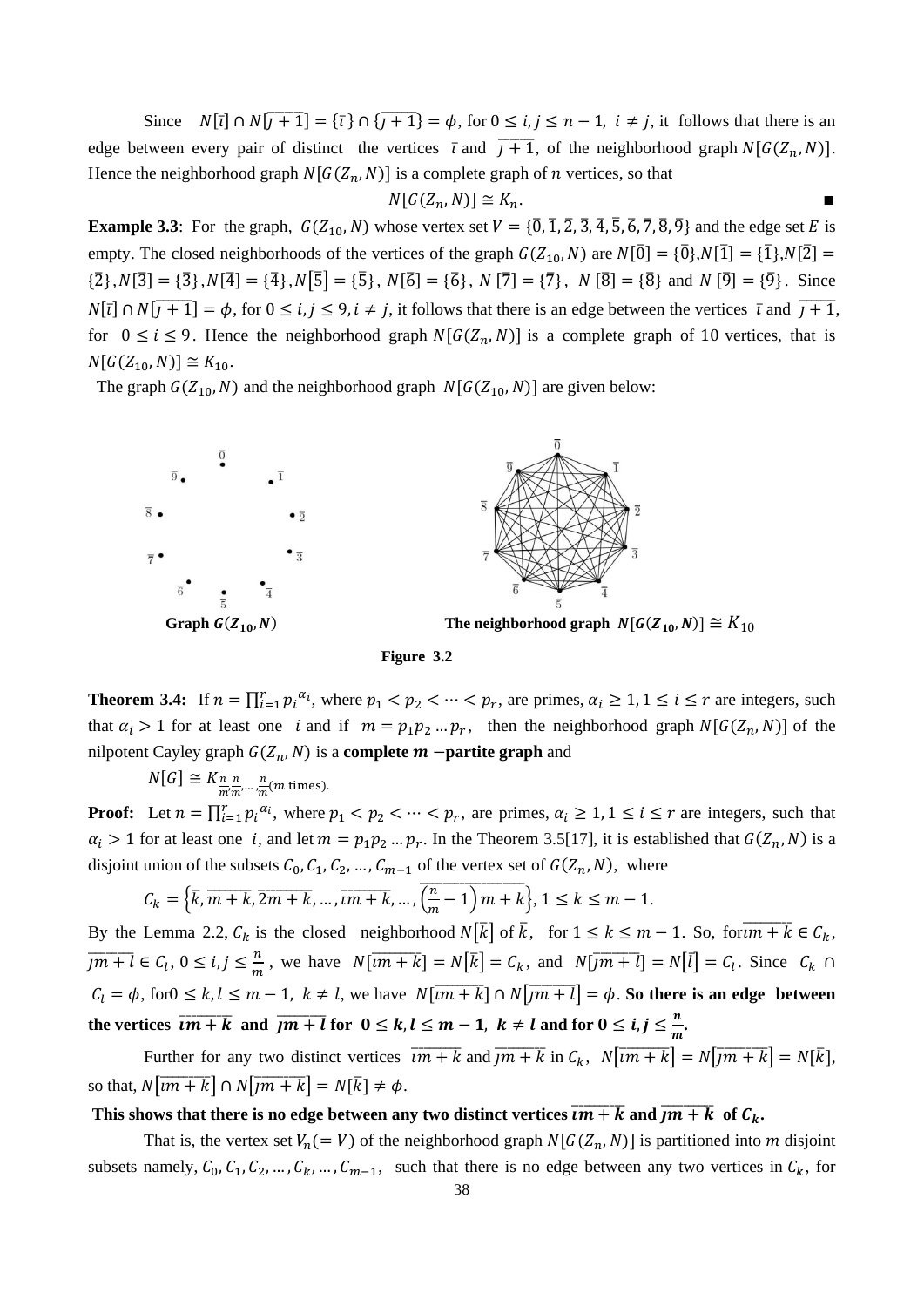$1 \leq k \leq m-1$ , and there is an edge between any vertex of  $C_k$  and any vertex of  $C_l$ , for 0  $k \neq l$ . From this it follows that the neighborhood graph  $N[G(Z_n, N)]$  of  $G(Z_n, N)$  is a **complete m** – **partite graph** with the  $m$  - partition  $\{C_0, C_1, C_2, ..., C_{m-1}\}$  of the vertex set  $V_n$  of  $N[G(Z_n, N)]$ , That is  $N[G(Z_n,N)] \cong K_{\frac{n}{m}\frac{n}{m}}$  $\frac{n}{m'}\cdots\frac{n}{m}$  $\frac{n}{m}$ (

**Corollary** 3.5: If  $n = 2^2 p_2 p_3 ... p_r$ , where  $2 < p_2 < ... < p_r$  are primes, then the neighborhood graph  $N[G(Z_n, N)]$  of the nilpotent Cayley graph  $G(Z_n, N)$  is a **complete**  $\frac{n}{2}$  **partite graph**. That is,  $N[G(Z_n,N)] \cong K_{2,2,2}$  $\frac{n}{2}$ t

**Proof:** Let  $n = 2^2 p_2 p_3 ... p_r$ , where  $2 < p_2 < ... < p_r$  are primes. Then  $n = 2m$ , where  $m = 2p_2 ... p_r$ . By the Theorem 2.2.12 of [16, p36], the graph  $G(Z_n, N)$  is a bipartite graph with bipartition  $(U, V)$  where  $U = \{\overline{0}, \overline{1}, \dots, \overline{m-1}\}\$ and  $v = \{\overline{m}, \overline{m+1}, \dots, \overline{n-1}\}\$ . The closed neighborhoods of the vertices are given by  $N[\bar{i}] = {\bar{i}, \bar{m} + i} = C_i, 0 \le i \le m - 1.$ 

So by Theorem 3.4, the neighborhood graph  $N[G(Z_n, N)]$  of the graph  $G(Z_n, N)$  is a complete n  $\frac{n}{2}$  –partite graph, since  $m = \frac{n}{2}$  $\frac{\pi}{2}$ , with  $\frac{\pi}{2}$ -partition {C<sub>0</sub>, C<sub>1</sub>, ... C<sub>m-1</sub>}, where C<sub>i</sub> = { $\overline{\tau}$ ,  $\overline{m}$  +  $\overline{\tau}$ }. That is,  $N[G(Z_n,N)] \cong K_{2,2}$   $\Lambda$  $\frac{n}{2}$ times)<sup>.</sup>

**Remark 3.6:** If  $n = 2^2 p_2 p_3 ... p_r$ , where  $2 < p_2 < ... < p_r$  are primes then by the Theorem 2.2.12 of [16, pg36], the graph  $G(Z_n, N)$  is a bipartite graph, and by the Corollary 3.5,  $N[G(Z_n, N)]$  is a  $\frac{n}{2}$ -partite graph.

#### **This is an instance of a graph and its neighborhood graph are both partite graphs.**

**Example 3.7:** Consider the graph  $G(Z_{18}, N)$ , whose vertex set

 $V = \{ \overline{0}, \overline{1}, \overline{2}, \overline{3}, \overline{4}, \overline{5}, \overline{6}, \overline{7}, \overline{8}, \overline{9}, \overline{10}, \overline{11}, \overline{12}, \overline{13}, \overline{14}, \overline{15}, \overline{16}, \overline{17} \}$ and the edge set

 $E = \{(\overline{0}, \overline{6})(\overline{0}, \overline{12})(\overline{1}, \overline{7})(\overline{1}, \overline{13})(\overline{2}, \overline{8})(\overline{2}, \overline{14})(\overline{3}, \overline{9})(\overline{3}, \overline{15})(\overline{4}, \overline{10})(\overline{4}, \overline{16})\}$ 

 $(5,\overline{11})(\overline{5},\overline{17})(\overline{6},\overline{12})(\overline{7},\overline{13})(\overline{8},\overline{14})(\overline{9},\overline{15})(\overline{10},\overline{16})(\overline{11},\overline{17})\}.$ 

Here 18 = 2.3<sup>2</sup> and  $m = 6$ . The closed neighborhoods of the vertices of the graph  $G(Z_{18}, N)$  are as follows.  $N[\overline{0}] = {\overline{0}, \overline{6}, \overline{12}}, \quad N[\overline{1}] = {\overline{1}, \overline{7}, \overline{13}}, \quad N[\overline{2}] = {\overline{2}, \overline{8}, \overline{14}}, \quad N[\overline{3}] = {\overline{3}, \overline{9}, \overline{15}},$ 

 $N[\overline{4}] = \{\overline{4}, \overline{10}, \overline{16}\}, \ N[\overline{5}] = \{\overline{5}, \overline{11}, \overline{17}\}, \ N[\overline{6}] = \{\overline{0}, \overline{6}, \overline{12}\}, \ N[\overline{7}] = \{\overline{1}, \overline{7}, \overline{13}\}$ 

 $N[\overline{8}] = \{\overline{2}, \overline{8}, \overline{14}\}, \quad N[\overline{9}] = \{\overline{3}, \overline{9}, \overline{15}\}, \quad N[\overline{10}] = \{\overline{4}, \overline{10}, \overline{16}\}, \quad N[\overline{11}] = \{\overline{5}, \overline{11}, \overline{17}\}, \quad N[\overline{12}] =$  $\{0, 6, 12\}, N \{13\} = \{1, 7, 13\}$   $N \{14\} = \{2, 8, 14\}, N \{15\} = \{3, 9, 15\},$ 

 $N[\overline{16}] = {\overline{4}, \overline{10}, \overline{16}}, \ N[\overline{17}] = {\overline{5}, \overline{11}, \overline{17}}.$ 

The neighborhood graph  $N[G(Z_{18}, N)]$  is a 6-partite graph with the 6-partition  $\{U_0, U_1, U_2, U_3, U_4, U_5\}$ , where  $U_0 = \{\overline{0}, \overline{6}, \overline{12}\}$ ,  $U_1 = \{\overline{1}, \overline{7}, \overline{13}\}$ ,  $U_2 = \{\overline{2}, \overline{8}, \overline{14}\}$ ,  $U_3 = \{\overline{3}, \overline{9}, \overline{15}\}$ ,  $\{\overline{4}, \overline{10}, \overline{16}\}, U_5 = \{\overline{5}, \overline{11}, \overline{17}\}\$  of the vertex set of  $N[G(Z_{18}, N)].$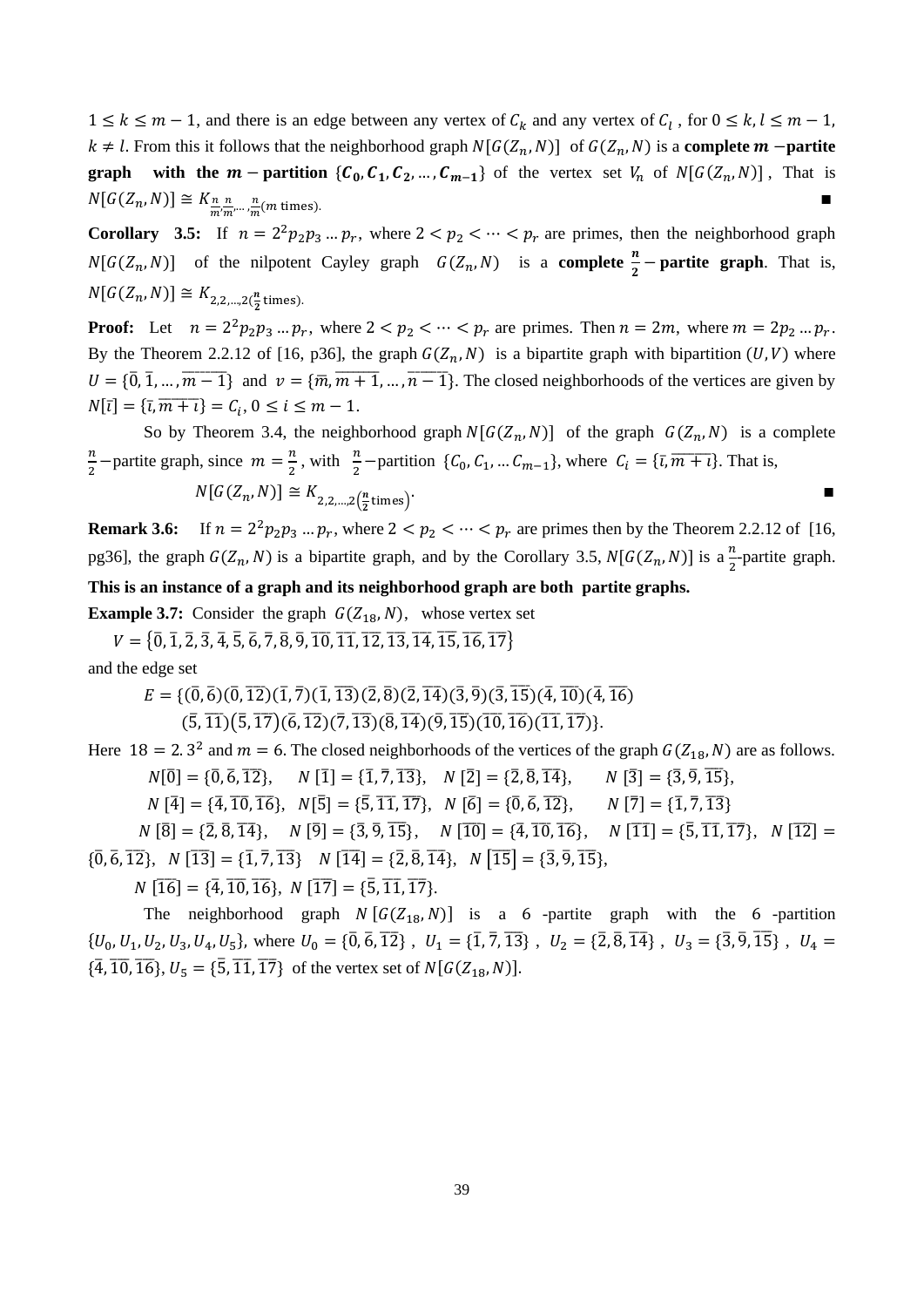

**Figure 3.3**

**Example 3.8:** Conside the graph  $G(Z_{12}, N)$ , whose vertex set V and the edge set Eare given by

 $V = \{\overline{0}, \overline{1}, \overline{2}, \overline{3}, \overline{4}, \overline{5}, \overline{6}, \overline{7}, \overline{8}, \overline{9}, \overline{10}, \overline{11}\}\$ 

 $E = \{(\overline{0}, \overline{6})(\overline{1}, \overline{7})(\overline{2}, \overline{8})(\overline{3}, \overline{9})(\overline{4}, \overline{10})(\overline{5}, \overline{11})\}.$ 

The closed neighborhoods of the vertices of the graph  $G(Z_{12}, N)$  are as follows

$$
N[\overline{0}] = {\overline{0}, \overline{6}}, \quad N[\overline{1}] = {\overline{1}, \overline{7}}, \quad N[\overline{2}] = {\overline{2}, \overline{8}}, \quad N[\overline{3}] = {\overline{3}, \overline{9}},
$$
  
\n
$$
N[\overline{4}] = {\overline{4}, \overline{10}}, \quad N[\overline{5}] = {\overline{5}, \overline{11}}, \quad N[\overline{6}] = {\overline{0}, \overline{6}}, \quad N[\overline{7}] = {\overline{1}, \overline{7}},
$$
  
\n
$$
N[\overline{8}] = {\overline{2}, \overline{8}}, \quad N[\overline{9}] = {\overline{3}, \overline{9}}, \quad N[\overline{10}] = {\overline{4}, \overline{10}}, \quad N[\overline{11}] = {\overline{5}, \overline{11}}.
$$

The neighborhood graph  $N[G(Z_{12}, N)]$  is a 6-partite graph with the 6-partition  $\{U_0, U_1, U_2, U_3, U_4, U_5\}$ , where  $U_0 = \{\overline{0}, \overline{6}\}, U_1 = \{\overline{1}, \overline{7}\}, U_2 = \{\overline{2}, \overline{8}\}, U_3 = \{\overline{3}, \overline{9}\}, U_4 = \{\overline{4}, \overline{10}\},$ of the vertex set of  $N[G(Z_{12}, N)]$ . The graph  $G(Z_{12}, N)$  and its neighborhood graph  $N[G(Z_{12}, N)]$  are given below:



 $G(Z_{12}, N)$ 





 $N[G(Z_{12}, N)] \cong K_{2,2,2,2,2,2}$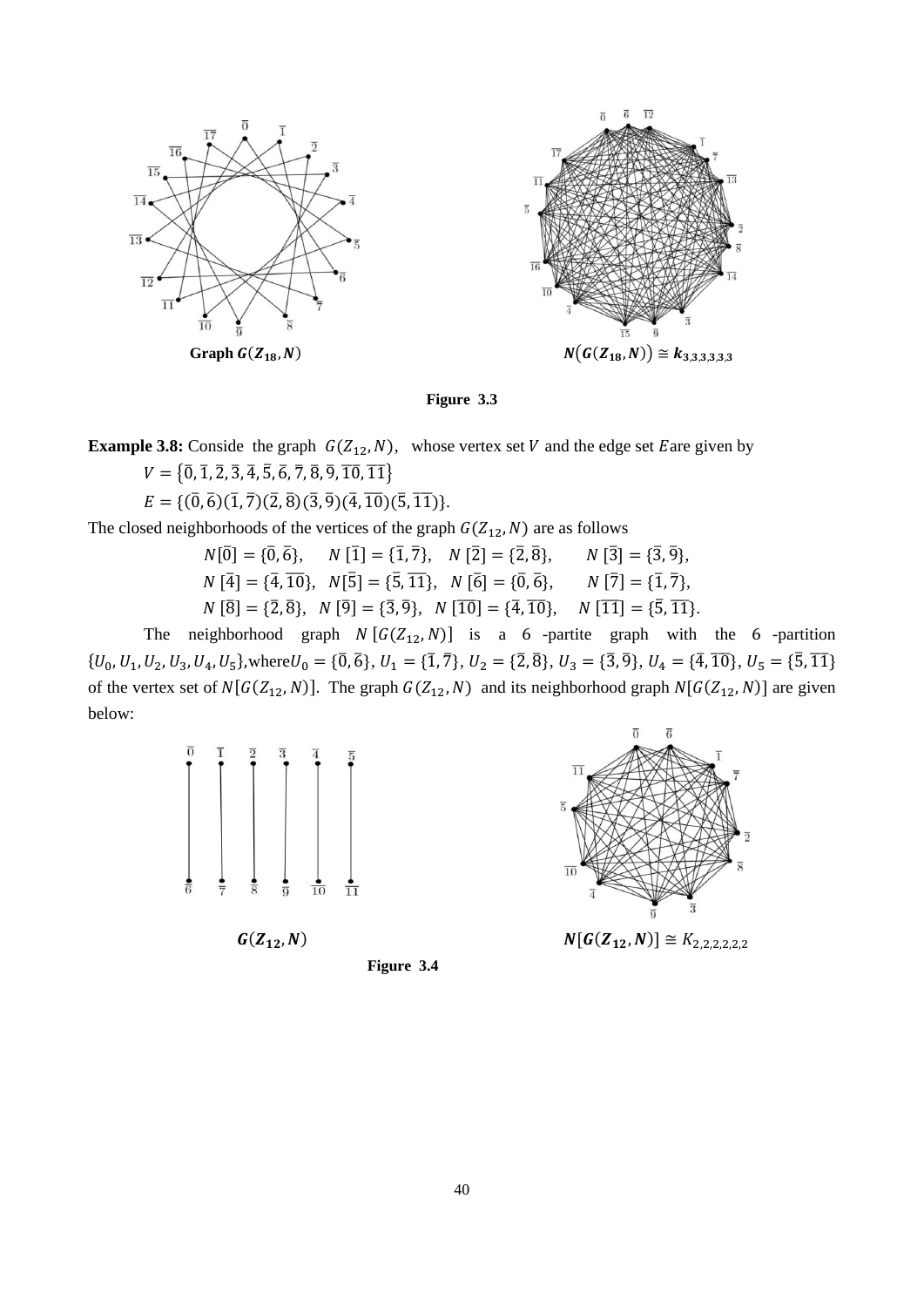#### **4. Some Properties of the Neighborhood Graph**  $N[G(Z_n, N)]$

In the following it is shown that the neighborhood graph  $N[G(Z_n, N)]$  is regular and Hamiltonian.

**Theorem 4.1:** If  $n = \prod_{i=1}^r p_i^{\alpha_i}$ , where  $p_1 < p_2 < \cdots < p_r$ , are primes,  $\alpha_i \geq 1, 1 \leq i \leq r$  are integers, such that  $\alpha_i > 1$  for at least one i and if  $m = p_1 p_2 ... p_r$ , the neighborhood graph  $N[G(Z_n, N)]$  is n  $\frac{n}{m}$ ) – regular and the number of edges in  $N[G(Z_n, N)]$  is  $\frac{n^2}{2m}$  $\frac{n}{2m}(m-1).$ 

**Proof:** In the Theorem 3.4, it is proved that the neighborhood graph  $N[G(Z_n, N)]$  is a  $m$  -partite graph with the  $m$ -partition  $\{C_0, C_1, C_2, ..., C_{m-1}\}$  So the vertex set of  $N[G(Z_n, N)]$  is the disjoint union of  $C_0, C_1, C_2, ..., C_{m-1}$  and very  $C_k, 0 \le k \le m-1$ , contains  $\frac{n}{m}$  vertices further vertex  $\overline{im+k}, 0 \le i \le \frac{n}{m}$  $\frac{n}{m}$  in  $C_k$  is adjacent to every vertex in each of  $C_0, C_1, C_2, ..., C_{k-1}, C_{k+1}, ... C_{m-1}$  and the vertex  $\overline{im+k}$ ,  $0 \le i \le n$  $\boldsymbol{n}$  $\frac{n}{m}$  in  $C_k$  is not adjacent to every other vertex in  $C_k$ . So the degree of every vertex in  $C_k$  is  $(n - \frac{n}{m})$  $\frac{n}{m}$ ). Thus the degree of every vertex in the neighborhood graph  $N[G(Z_n, N)]$  is  $(n - \frac{n}{n})$  $\frac{n}{m}$ ) and the graph  $N[G(Z_n, N)]$  is  $\left(n-\frac{n}{n}\right)$  $\frac{n}{m}$ ) -regular.

The graph  $N[G(Z_n, N)]$  contains *n* vertices and the degree of each vertex in the graph  $N[G(Z_n, N)]$ is  $\left(n-\frac{n}{n}\right)$  $\frac{n}{m}$ . So the number of edges in  $N[G(Z_n, N)]$  is  $n\left(n - \frac{n}{m}\right)$ .  $\frac{n}{m}$ ). In the above enumeration every edge is counted by each of the end vertices, so that the number of distinct edges in  $N[G(Z_n, N)]$  is  $\frac{n}{2}\left(n - \frac{n}{m}\right)$  $\frac{n}{m}$ , which is equal to  $\frac{n^2}{2n}$  $\frac{n}{2m}(m-1).$  $\blacksquare$ 

**Theorem 4.2:** If  $n = \prod_{i=1}^r p_i^{\alpha_i}$ , where  $p_1 < p_2 < \cdots < p_r$ , are primes,  $\alpha_i \geq 1, 1 \leq i \leq r$  are integers, such that  $\alpha_i > 1$ , for at least one i and if  $m = p_1 p_2 ... p_r$ , then the neighborhood graph  $N[G(Z_n, N)]$  is Hamiltonian.

**Proof:** By the Theorem 3.4, the neighborhood graph  $N[G(Z_n, N)]$  is a  $m$  -partite graph with the  $m$ partition  $\{C_0, C_1, C_2, ..., C_{m-1}\}$  of the vertex set of  $N[G(Z_n, N)]$ , where

$$
C_k = \left\{ \overline{k}, \overline{m+k}, \overline{2m+k}, \dots, \overline{im+k}, \dots, \overline{\left(\frac{n}{m}-1\right)m+k} \right\}, 1 \le k \le m-1.
$$

Since, the vertex  $\overline{im+k} \in C_k$ , and the vertex  $\overline{jm+l} \in C_l$ , for  $0 \le k, l \le m-1, k \ne l, 0 \le i, j \le \frac{n}{m}$  $\frac{n}{m}$ , are adjacent, the vertex set

 $H = (\overline{0}, \overline{1}, \overline{2}, \overline{3}, \ldots, \overline{i}, \ldots, \overline{n-1}, \overline{0}),$ 

is a cycle of length n. Clearly H is a Hamilton cycle in the neighborhood graph  $N[G(Z_n, N)]$  and hence it is Hamiltonian.

**Example 4.3:** Consider the neighborhood graph  $N[G(Z_{18}, N)]$  of the nilpotent Cayley graph  $G(Z_{18}, N)$ . By the Theorem 4.2, the cycle

 $H = (\overline{0}, \overline{1}, \overline{2}, \overline{3}, \overline{4}, \overline{5}, \overline{6}, \overline{7}, \overline{8}, \overline{9}, \overline{10}, \overline{11}, \overline{12}, \overline{13}, \overline{14}, \overline{15}, \overline{16}, \overline{17}, \overline{0}),$ 

is a Hamilton cycle in  $N[G(Z_{18}, N)]$ . The graph  $N[G(Z_{18}, N)]$  and its Hamilton cycle H are exhibited below.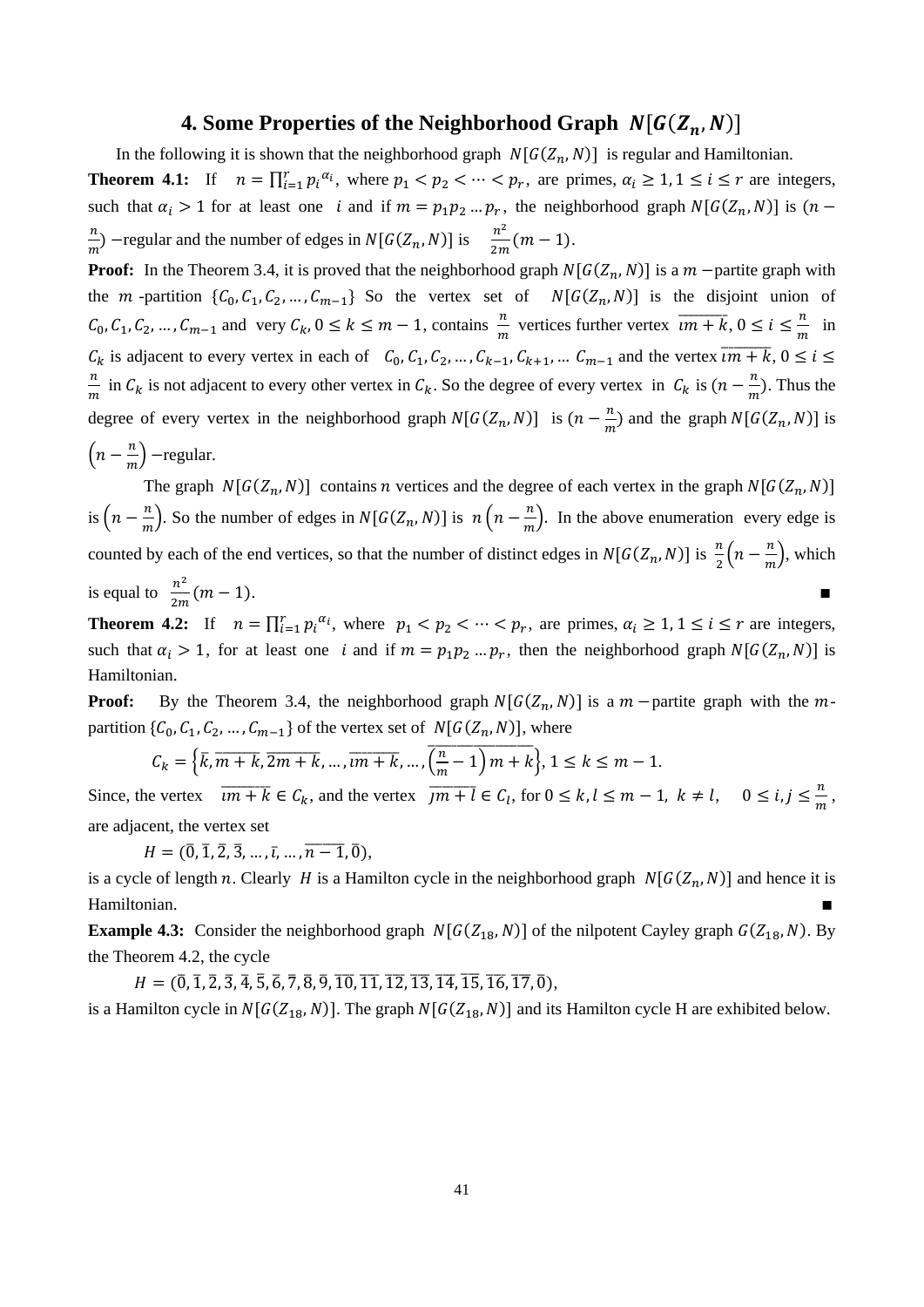

#### **Acknowledgment**

The authors express their thanks to Prof. L. Nagamuni Reddy for his suggestions during the preparation of this paper.

# **References**

- [1] Anderson, D.F., Livingston, P.S., The zero-divisor graph of a Commutative Ring, *Journal Algebra* 217, 434- 447 (1999).
- [2] Apostol, T. M., *Introduction to Analytic Number Theory*, Springer International Student Edition (1989).
- [3] Berrizbeitia, P., and Giudici, R.E., Counting pure k-cycles in sequences of Cayley graphs, Discrete Math., 149, 11-18(1996).
- [4] Berrizbeitia, P., and Giudici, R.E., On cycles in the sequence of unitary Cayley graphs. Reporte Techico No.01-95, Universidad Simon Bolivar, Dpt.de Mathematics Caracas, Venezula (1997).
- [5] Bondy, J.A., and Murty, U.S.R, *Graph Theory with Applications*, Macmillan, London (1976).
- [6] Chaluvaraju, B., Some parameters on Neighborhood number of a graph, Electronic notes in Discrete Mathematics 33(2009) 139-146.
- [7] Chen, P.W., A kind of graph structure of rings, Algebra Colloq. 10:2, 229-238 (2003).
- [8] Dhiren Kumar Basnet, Ajay Sharma and Rahul Dutta, Nilpotent Graph, arXiv: 1804. 08937 v1 [math. RA], 24 April 2018.
- [9] Fricke, G. H., Haynes, T.W., Sandra Hedetniemi, Hedetniemi, S.T., Henning, M.A., Note on Perfect Neighborhood Sets in Graphs, Discrete Mathematics, 199 (1999), 221-225.
- [10] Gallian, J.A., *Contemporary Abstract Algebra*, Narosa publications.
- [11] Konig, D., Theorie der endlichen and unendlichen Graphen, Leipzig (1936), Reprinted Chelsia, New York, (1950).
- [12] Kulli, V.R., The neighbourhood of a graph, Inter. J. Fuzzy Mathematical Archive, vol.8, No.2, 2015, 93-99.
- [13] Kulli, V.R., and Sigarkanti, S.K., Further results on a neighbourhood number of a graph, *Indian J. Pure. Appl. Math*., 23(1992), 575-577.
- [14] Kulli, V.R., and Soner, N.D., The independent neighbourhood number of a graph, Nat. Acad.Sci.Letters, Vol.19, No.7 & 8, 1996.
- [15] Madhavi, L.: Studies on domination parameters and Enumeration of cycles in some arithmetic graphs, Ph.D. Thesis, Sri Venkateswara University, Tirupati, India (2003).